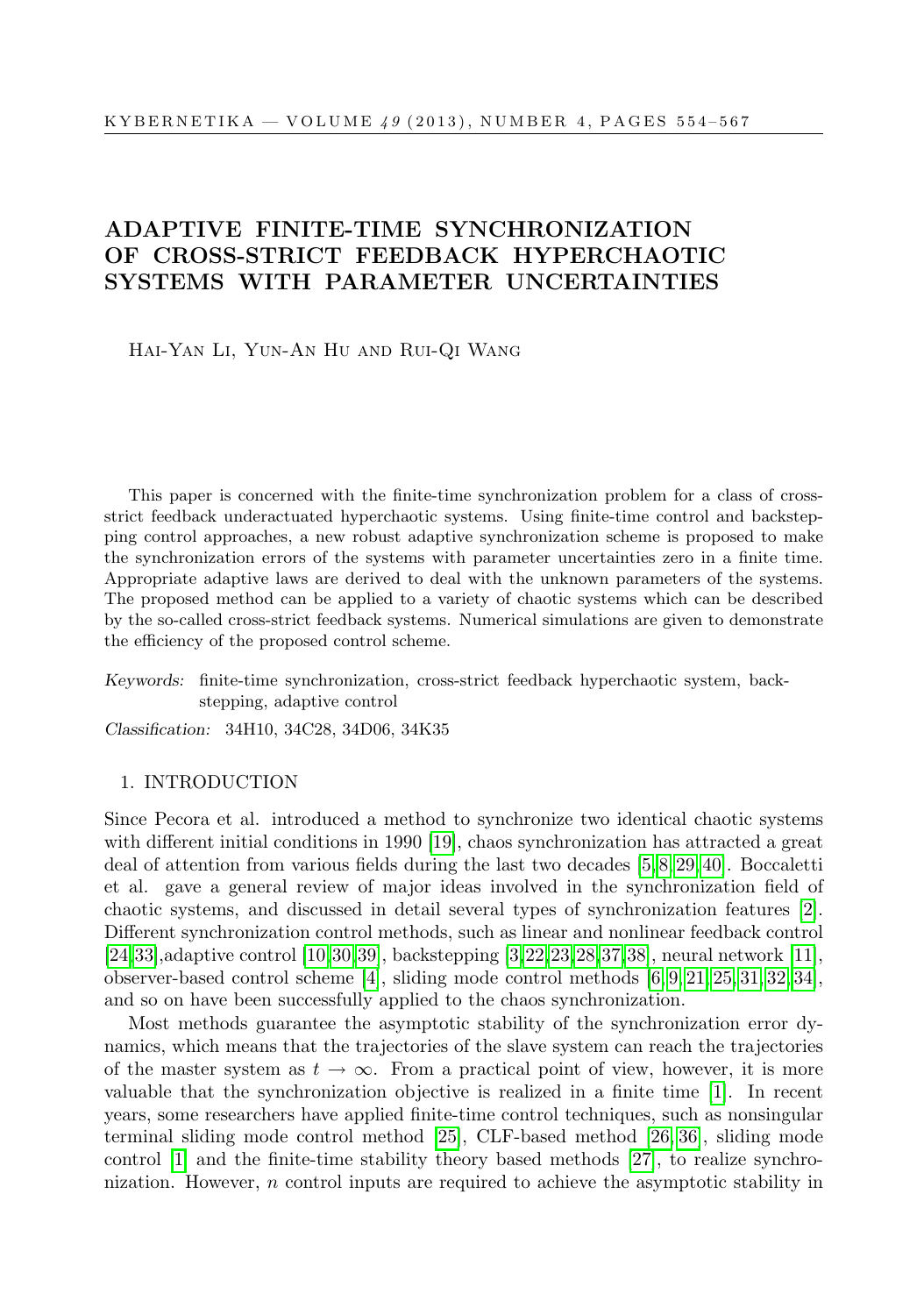#### their works.

Backstepping is one of the most important and popular approaches in controller design of nonlinear control systems [\[12\]](#page-12-11). As a result, many backstepping-based methods have been presented for the synchronization of chaotic systems. Wang et al. developed a new control law to achieve chaos control for a vibro-impact system on the basis of the backstepping technique [\[18\]](#page-12-12). Li et al. used active control to achieve synchronization between two different chaotic systems [\[13\]](#page-12-13). However, the ordinary backstepping technique can only be used to control strict feedback systems, which severely restricts its application in synchronization control of chaotic systems [\[14\]](#page-12-14). A cross active backstepping control method was proposed by Wang et al. for a class of cross-strict feedback systems without unknown parameters using  $n$  control inputs, which extended the application areas of backstepping technique [\[28\]](#page-13-5). Li et al. gave robust backstepping control methods for cross-strict feedback systems with less control inputs [\[14,](#page-12-14)[15\]](#page-12-15), but it couldn't guarantee that all the error states converge to zero.

Compared with the existing results in the literature, the following advantages make our approach attractive. First of all, combining backstepping, adaptive control and finite-time control theory, a new synchronization method is presented for a wide class of underactuated nonlinear systems. As far as we know, the existing methods can't solve this design problem. Secondly, it needs only two controllers to realize synchronization between 4-dimensional chaotic systems in a finite time. To our knowledge, there are no results in this direction. And then, it achieves finite-time convergence in one stage rather than two stages as in Ref. [\[1\]](#page-11-6). Finally, it guarantees that all the error states are driven to zero in a finite time even for the systems with unknown parameters, and avoids the possible singularity of the controllers in Ref. [\[1\]](#page-11-6).

In this paper, a backstepping-based finite-time synchronization scheme is proposed for a class of hyperchaotic systems. The hyperchaotic systems considered here are the hyperchaotic Rössler systems [\[17\]](#page-12-16). The rest of the paper is organized as follows: In Section 2, we introduce the hyperchaotic Rössler system and preliminary lemmas. In Section 3, the proposed finite-time controller is designed to synchronize two identical cross-strict feedback hyperchaotic systems. We give the simulation results and the conclusions in Sections 4 and 5 respectively.

# 2. SYSTEM DESCRIPTION

The hyperchaotic Rössler system is emanative and initial values should be in the domain of attraction [\[36\]](#page-13-11). It can be described by

<span id="page-1-0"></span>
$$
\begin{aligned}\n\dot{x} &= -y - z, \\
\dot{y} &= x + ay + w, \\
\dot{z} &= b + xz, \\
\dot{w} &= cz + dw\n\end{aligned}
$$
\n(1)

where  $a, b, c$  and  $d$  are parameters, and Eq. [\(1\)](#page-1-0) (master system) shows hyperchaotic state if the parameters are appropriately chosen. For example, the parameters are often selected with  $a = 0.25$ ,  $b = 3$ ,  $c = -0.5$  and  $d = 0.05$  to induce hyperchaotic state in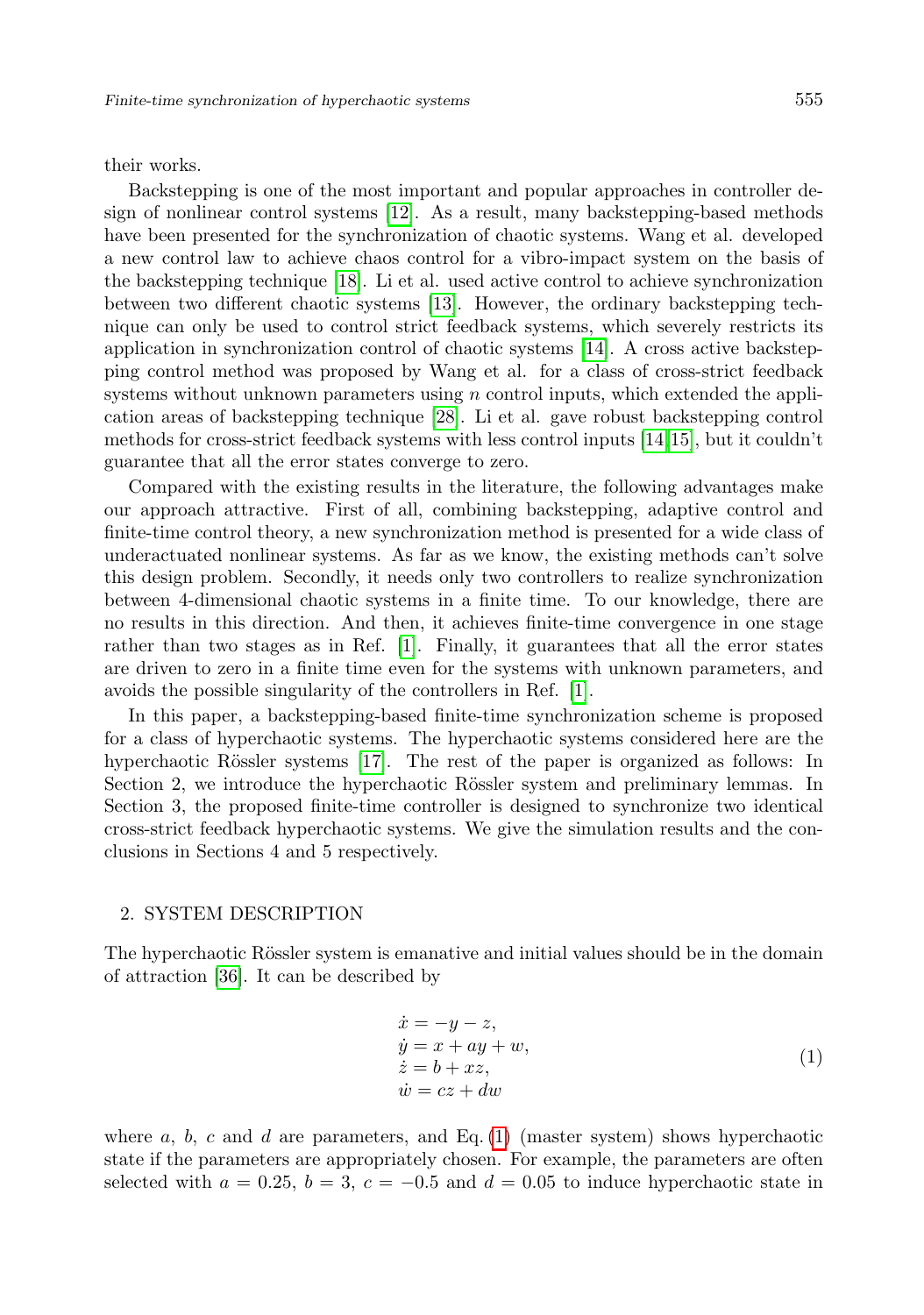Eq. [\(1\)](#page-1-0). The slave system is given with

<span id="page-2-0"></span>
$$
\begin{aligned}\n\dot{x}_1 &= -y_1 - z_1, \\
\dot{y}_1 &= x_1 + ay_1 + w_1, \\
\dot{z}_1 &= b + x_1 z_1 + u_3, \\
\dot{w}_1 &= cz_1 + dw_1 + u_4\n\end{aligned} \tag{2}
$$

where  $u_3$ ,  $u_4$  are control laws to be designed.

Subtracting Eq. [\(1\)](#page-1-0) from Eq. [\(2\)](#page-2-0) yields the error dynamical system as follows

$$
\begin{aligned}\n\dot{e}_{10} &= -e_{20} - e_{30}, \\
\dot{e}_{20} &= e_{10} + ae_{20} + e_{40}, \\
\dot{e}_{30} &= ze_{10} + x_1 e_{30} + u_3, \\
\dot{e}_{40} &= ce_{30} + de_{40} + u_4\n\end{aligned} \tag{3}
$$

where  $e_{10} = x_1 - x$ ,  $e_{20} = y_1 - y$ ,  $e_{30} = z_1 - z$  and  $e_{40} = w_1 - w$ .

<span id="page-2-1"></span>**Assumption 2.1.** The unknown parameters  $a, c$  and  $d$  are norm bounded, i.e.

<span id="page-2-2"></span>
$$
|a| \le d_a, \quad |c| \le d_c, \quad |d| \le d_d \tag{4}
$$

where  $d_a, d_c$  and  $d_d$  are known positive constants.

**Remark 2.2.** Assumption [2.1](#page-2-1) is easy to be satisfied. Generally speaking, we can choose bigger numbers  $d_a$ ,  $d_c$  and  $d_d$  to satisfy the inequality [\(4\)](#page-2-2).

Definition 2.3. (Aghababa et al. [\[1\]](#page-11-6)) Consider the master and slave chaotic systems described by Eqs. [\(1\)](#page-1-0) and [\(2\)](#page-2-0), respectively. If there exists a constant  $T = T(e(0)) > 0$ , such that

$$
\lim_{t \to T} \|e(t)\| = 0 \tag{5}
$$

and  $||e(t)|| \equiv 0$ , if  $t \geq T$ , then the chaos synchronization between the systems [\(1\)](#page-1-0) and [\(2\)](#page-2-0) is achieved in a finite time.

<span id="page-2-4"></span>Lemma 2.4. (Aghababa et al. [\[1\]](#page-11-6)) Consider the system

<span id="page-2-3"></span>
$$
\dot{x} = f(x), \ f(0) = 0, \ x \in R^n,
$$
\n(6)

where  $f: D \to R^n$  is continuous on an open neighborhood  $D \in R^n$ . Suppose there exists a continuous differential positive-definite function  $V(x): D \to R$ , and real numbers  $p > 0$ ,  $0 < \eta < 1$ , such that

$$
\dot{V}(x) + pV^{\eta}(x) \le 0, \ \forall x \in D. \tag{7}
$$

Then, the origin of system  $(6)$  is a locally finite-time stable equilibrium, and the settling time depending on the initial state  $x(0) = x_0$ , satisfies

$$
T(x_0) \le \frac{V^{1-\eta}(x_0)}{p(1-\eta)}.
$$
\n(8)

In addition, if  $D = R^n$  and  $V(x)$  is radially unbounded (i.e.  $V(x) \rightarrow +\infty$  as  $||x|| \rightarrow$  $+\infty$ ), then the origin is a globally finite-time stable equilibrium of system [\(6\)](#page-2-3).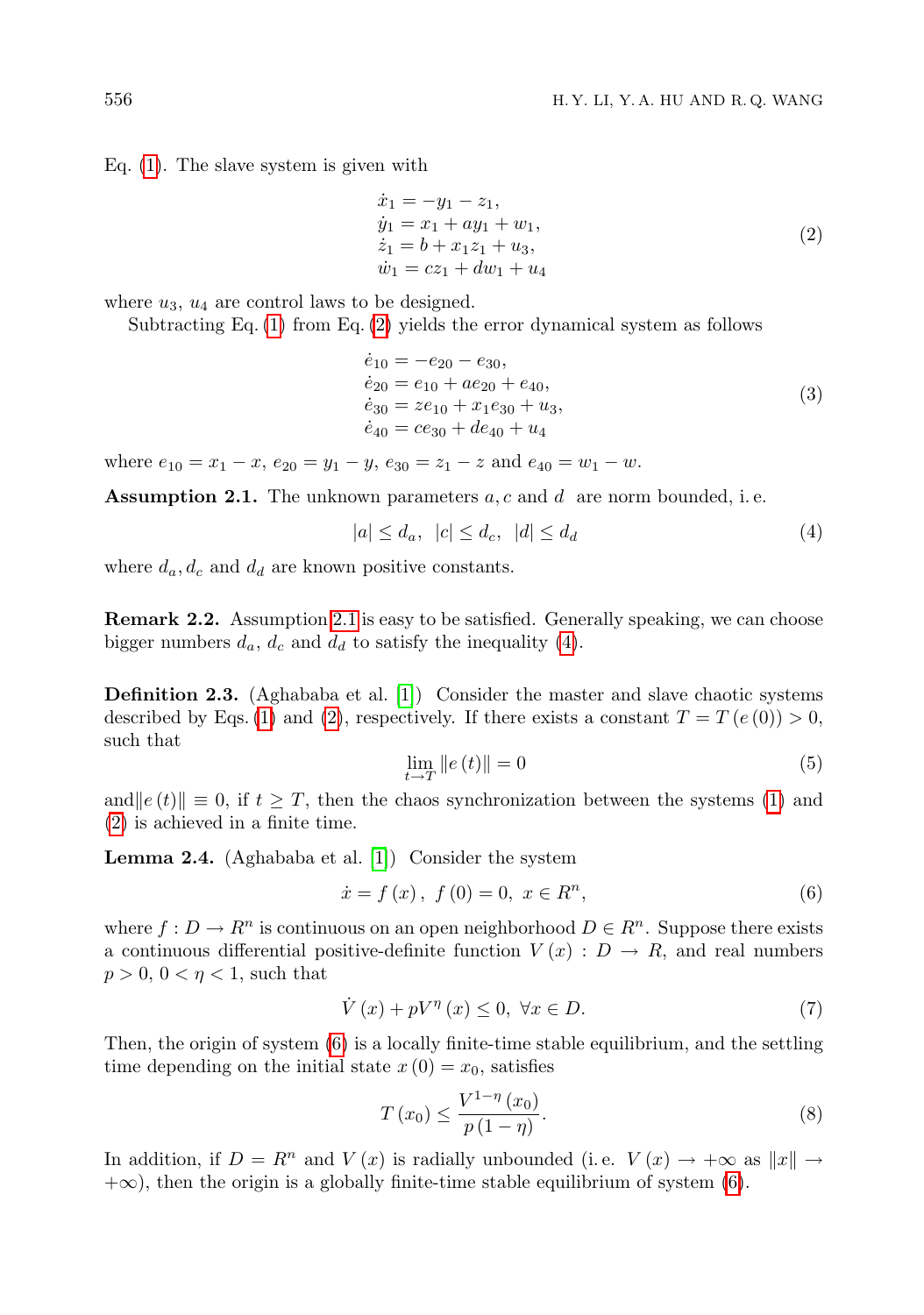<span id="page-3-2"></span>**Lemma 2.5.** (Aghababa et al. [\[1\]](#page-11-6)) Suppose  $a_1, a_2, \dots, a_n$  and  $0 < q < 2$  are all real numbers, then the following inequality holds

$$
|a_1|^q + |a_2|^q + \dots + |a_n|^q \ge (a_1^2 + a_2^2 + \dots + a_n^2)^{q/2}.
$$
 (9)

Obviously, the error system is not a strict feedback system and the backstepping technique cannot be used. But after careful examination, we notice that this system is made up of two coupled subsystems as follows

$$
\begin{cases}\n\dot{e}_{10} = -e_{20} - e_{30}, \\
\dot{e}_{30} = ze_{10} + x_1 e_{30} + u_3, \\
\dot{e}_{20} = e_{10} + ae_{20} + e_{40}, \\
\dot{e}_{40} = ce_{30} + de_{40} + u_4\n\end{cases}
$$
\n(10)

and each subsystem is of strict feedback form. This kind of system is called cross-strict feedback system [\[28\]](#page-13-5). Since each subsystem of this hyperchaotic system is of strict feedback form, backstepping technique can be applied to each subsystem. The following design procedure is based on this idea.

# 3. SYNCHRONIZATION OF TWO IDENTICAL CROSS-STRICT FEEDBACK HYPERCHAOTIC SYSTEMS

Consider two identical cross-strict feedback hyperchaotic systems [\(1\)](#page-1-0) and [\(2\)](#page-2-0) from different initial states. The aim of controller design is to determine appropriate  $u_3$  and  $u_4$ such that

$$
\lim_{t \to T} e_{i0} = 0, \ i = 1, 2, 3, 4 \tag{11}
$$

holds.

In the following, we will design the active controller  $u_3$  and  $u_4$  on the basis of adaptive backstepping technique.

Remark 3.1. Instead of using 4 control inputs as in Ref. [\[28\]](#page-13-5), only 2 control inputs are used to achieve synchronization of cross-strict feedback hyperchaotic systems, which is more difficult than the case using 4 control inputs. In addition, the proposed method guarantees that all the error states converge to zero in a finite time.

Now we are ready to give the design steps.

Step 1. Let  $e_1 = e_{10}$ . Its derivative is

$$
\dot{e}_1 = -e_{20} - e_{30}.\tag{12}
$$

Let  $e_3 = e_{30} - \alpha_1$ , where  $\alpha_1$  is the virtual control law. Define Lyapunov function

<span id="page-3-0"></span>
$$
V_1 = \frac{1}{2}e_1^2.
$$
\n(13)

Taking the time derivative of Eq. [\(13\)](#page-3-0) gives

<span id="page-3-1"></span>
$$
\dot{V}_1 = e_1 \dot{e}_1 \n= e_1 (-e_{20} - e_{30}) \n= e_1 (-\alpha_1 - e_3 - e_{20}).
$$
\n(14)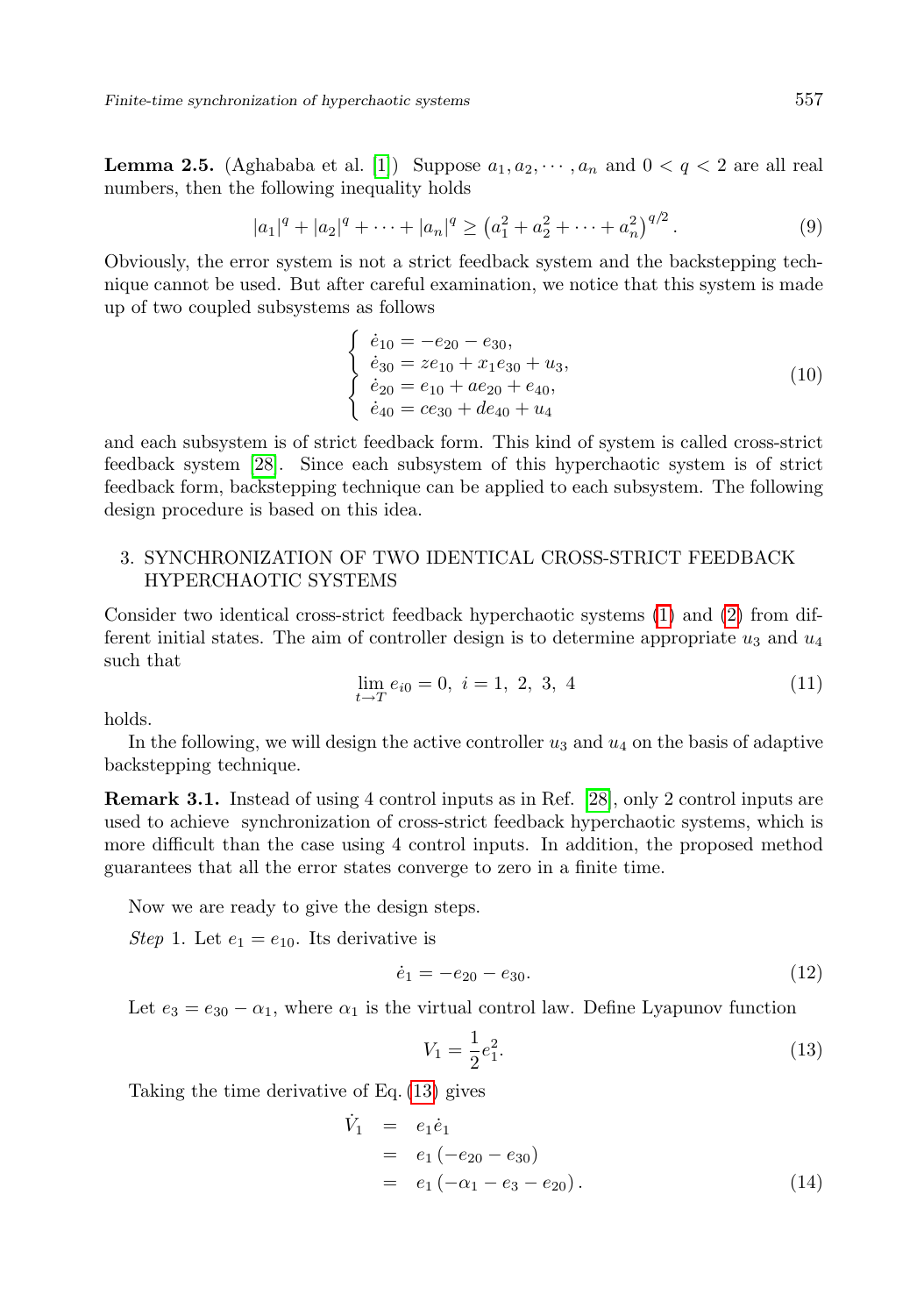Choose the virtual control law as

<span id="page-4-0"></span>
$$
\alpha_1 = -e_{20} + c_1 sgn(e_1) |e_1|^\alpha + k_1 e_1 \tag{15}
$$

where  $k_1 > 0$  and  $c_1 > 0$  are constants, and  $0 < \alpha < 1$  is a constant.

Substituting Eq. [\(15\)](#page-4-0) into Eq. [\(14\)](#page-3-1) yields

$$
\dot{V}_1 = -k_1 e_1^2 - e_1 e_3 - c_1 |e_1|^{1+\alpha}.
$$
\n(16)

Step 2. Taking the derivative of  $e_3$  gives

$$
\dot{e}_3 = ze_{10} + x_1 e_{30} + u_3 - \dot{\alpha}_1. \tag{17}
$$

Choosing the Lyapunov function as  $V_3 = V_1 + \frac{1}{2}e_3^2$ , and taking its derivative, we have

<span id="page-4-2"></span>
$$
\dot{V}_3 = -k_1 e_1^2 - e_1 e_3 - c_1 |e_1|^{1+\alpha} + e_3 (ze_{10} + x_1 e_{30} + u_3 - \dot{\alpha}_1). \tag{18}
$$

Let

<span id="page-4-1"></span>
$$
u_3 = -ze_{10} + e_1 - x_1e_{30} + \hat{\alpha}_1 - k_3e_3 - c_3sgn(e_3) |e_3|^\alpha - \rho_3sgn(e_3)
$$
 (19)

where  $k_3 > 0$ ,  $\rho_3 > 0$  and  $c_3 > 0$  are constants, and  $\hat{\alpha}_1$  is the output of a tracking differentiator [\[7\]](#page-11-7) with  $\alpha_1$  as its input.

According to Ref. [\[7\]](#page-11-7), we can make the following Assumption.

<span id="page-4-4"></span>**Assumption 3.2.** max  $(|\hat{\alpha}_1 - \hat{\alpha}_1|) \leq \delta_{\alpha_1}$ , where  $\delta_{\alpha_1} > 0$ .

Choosing  $\rho_3 > \delta_{\alpha_1}$  and substituting Eq. [\(19\)](#page-4-1) into Eq. [\(18\)](#page-4-2), we have

<span id="page-4-3"></span>
$$
\dot{V}_3 = -k_1 e_1^2 - e_1 e_3 - c_1 |e_1|^{1+\alpha} \n+ e_3 \left[ e_1 - k_3 e_3 - c_3 sgn (e_3) |e_3|^{\alpha} + \hat{\alpha}_1 - \hat{\alpha}_1 - \rho_3 sgn (e_3) \right] \n\leq -k_1 e_1^2 - c_1 |e_1|^{1+\alpha} - k_3 e_3^2 - c_3 |e_3|^{1+\alpha}.
$$
\n(20)

According to Lemma [2.5,](#page-3-2) the inequality [\(20\)](#page-4-3) can be rewritten as

$$
\dot{V}_3 \leq -c_1 |e_1|^{1+\alpha} - c_3 |e_3|^{1+\alpha} \n\leq -c_{13} (|e_1|^{1+\alpha} + |e_3|^{1+\alpha}) \n\leq -c_{13} (|e_1|^2 + |e_3|^2)^{\frac{1+\alpha}{2}} \n\leq -c_{13} V_3^{\frac{1+\alpha}{2}}
$$
\n(21)

where  $c_{13} = \min\{c_1, c_3\}.$ 

According to Lemma [2.4,](#page-2-4)  $e_1 \to 0$ ,  $e_3 \to 0$  as  $t \to T_1$ , where  $T_1 = \frac{V_{30}^{(1-\alpha)/2}}{e_{13}(1-\alpha)/2}$ , and  $V_{30}$ denotes the initial value of  $V_3$ .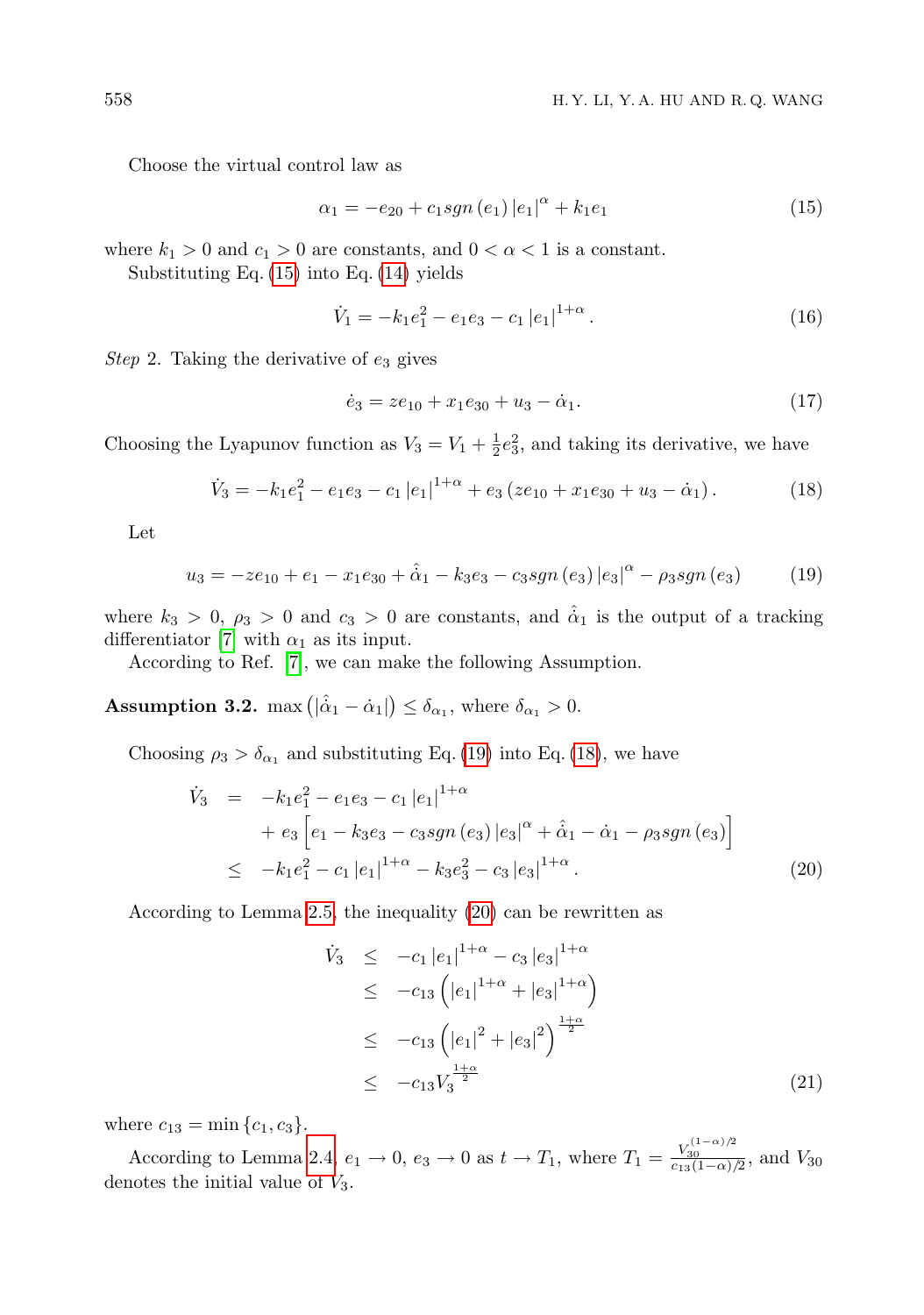Step 3. Let  $e_2 = e_{20}$ . Its derivative is

$$
\dot{e}_2 = e_1 + ae_2 + e_{40}.\tag{22}
$$

Let  $e_4 = e_{40} - \alpha_2$ , where  $\alpha_2$  is the virtual control law to be designed. Define Lyapunov function

<span id="page-5-0"></span>
$$
V_2 = \frac{1}{2}e_2^2 + \frac{1}{2}\tilde{a}^2\tag{23}
$$

where  $\tilde{a} = \hat{a} - a$  and  $\hat{a}$  is the estimation of a. Taking the time derivative of Eq. [\(23\)](#page-5-0) gives

<span id="page-5-2"></span>
$$
\dot{V}_2 = e_2 \dot{e}_2 + \tilde{a} \dot{\tilde{a}} \n= e_2 (e_1 + ae_2 + e_{40}) + \tilde{a} \dot{\tilde{a}} \n= e_2 (e_1 + ae_2 + e_4 + \alpha_2) + \tilde{a} \dot{\tilde{a}}.
$$
\n(24)

Choose the virtual control law as

<span id="page-5-1"></span>
$$
\alpha_2 = \begin{cases}\n-e_1 - \hat{a}e_2 - c_2sgn(e_2)|e_2|^{\alpha} - k_2e_2 - \mu_2(|\hat{a}| + d_a)^{1+\alpha}/e_2, & \text{if } e_2 \neq 0, \\
-e_1, & \text{if } e_2 = 0,\n\end{cases}
$$
\n(25)

where  $k_2 > 0$  and  $c_2 > 0$  are constants.

If  $e_2 \neq 0$ , substituting Eq. [\(25\)](#page-5-1) into Eq. [\(24\)](#page-5-2) gives

<span id="page-5-4"></span>
$$
\dot{V}_2 = -k_2 e_2^2 + e_2 e_4 - c_2 |e_2|^{1+\alpha} - \tilde{a} e_2^2 + \tilde{a} \dot{\tilde{a}} - \mu_2 (|\hat{a}| + d_a)^{1+\alpha}.
$$
 (26)

Choosing the updating law as

<span id="page-5-3"></span>
$$
\dot{\hat{a}} = e_2^2. \tag{27}
$$

Substituting Eq. [\(27\)](#page-5-3) into Eq. [\(26\)](#page-5-4) yields

$$
\dot{V}_2 = -k_2 e_2^2 + e_2 e_4 - c_2 |e_2|^{1+\alpha} - \mu_2 (|\hat{a}| + d_a)^{1+\alpha}.
$$
 (28)

If  $e_2 = 0$ , it is obvious that  $\dot{V}_2 = 0$ .

Step 4. Taking the derivative of  $e_4$  gives

$$
\dot{e}_4 = ce_{30} + de_{40} + u_4 - \dot{\alpha}_2. \tag{29}
$$

Choosing the Lyapunov function as  $V_4 = V_2 + \frac{1}{2}e_4^2 + \frac{1}{2}\tilde{c}^2 + \frac{1}{2}\tilde{d}^2$ , and taking its derivative, we have

<span id="page-5-6"></span>
$$
\dot{V}_4 = \dot{V}_2 + e_4 \left( c e_{30} + d e_{40} + u_4 - \dot{\alpha}_2 \right) + \tilde{c} \dot{\tilde{c}} + \tilde{d} \dot{\tilde{d}} \tag{30}
$$

where  $\tilde{c} = \hat{c} - c$ ,  $\tilde{d} = \hat{d} - d$ ,  $\hat{c}$  is the estimation of c, and  $\hat{d}$  is the estimation of d. Let

<span id="page-5-5"></span>
$$
u_4 = \begin{cases}\n-e_2 - \hat{c}e_{30} - \hat{d}e_{40} + \hat{\alpha}_2 - k_4e_4 - c_4sgn(e_4) |e_4|^{\alpha} - \rho_4sgn(e_4) \\
-\mu_2 \left[ (|\hat{c}| + d_c)^{1+\alpha} + (|\hat{d}| + d_d)^{1+\alpha} \right] / e_4, & \text{if } e_4 \neq 0, \\
-e_2 - \hat{c}e_{30} - \hat{d}e_{40} + \hat{\alpha}_2,\n\end{cases}
$$
\n(31)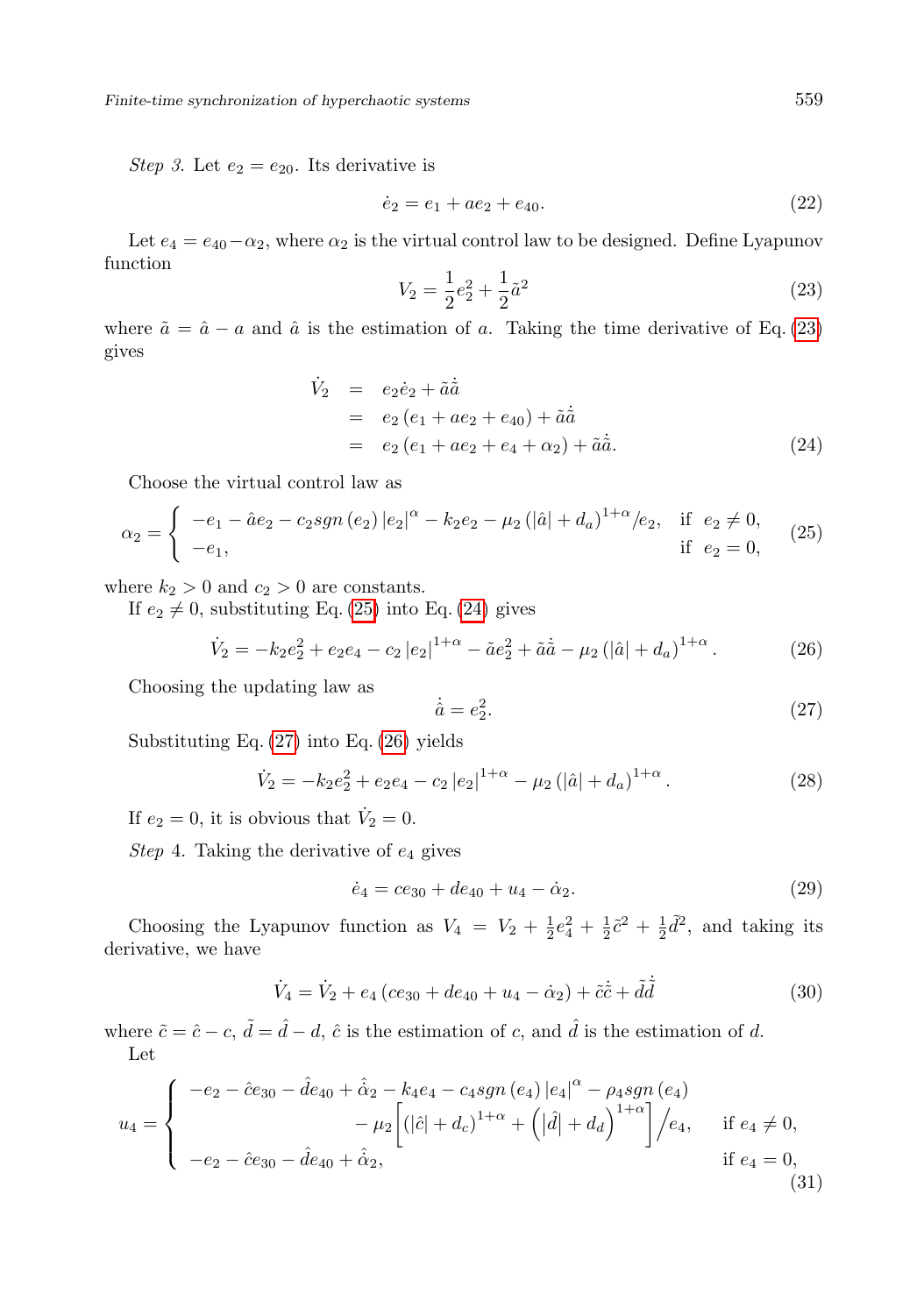where  $\hat{\dot{\alpha}}_2$  is the output of a tracking differentiator [\[7\]](#page-11-7) with  $\alpha_2$  as its input,  $k_4 > 0$  and  $c_4 > 0$  are constants, and  $\rho_4 > 0$ .

Similarly, we make the following Assumption.

<span id="page-6-0"></span>**Assumption 3.3.** max  $\left( |\hat{\alpha}_2 - \hat{\alpha}_2| \right) \leq \delta_{\alpha_2}$ , where  $\delta_{\alpha_2} > 0$ .

Remark 3.4. Assumptions [3.2](#page-4-4) and [3.3](#page-6-0) are not strict conditions. It is not necessary to know the exact value of  $\delta_{\alpha_2}$ . In fact, the Assumptions [3.2](#page-4-4) and [3.3](#page-6-0) are the results of Ref. [\[7\]](#page-11-7).

Choosing  $\rho_4 > \delta_{\alpha_2}$  and substituting Eq. [\(31\)](#page-5-5) into Eq. [\(30\)](#page-5-6), we have

<span id="page-6-3"></span>
$$
\dot{V}_{4} = -k_{2}e_{2}^{2} + e_{2}e_{4} - c_{2}|e_{2}|^{1+\alpha} - \mu_{2}(|\hat{a}| + d_{a})^{1+\alpha} \n+ \tilde{c}\dot{c} + \tilde{d}\dot{d} + e_{4}\left(-e_{2} - \tilde{c}e_{30} - \tilde{d}e_{40} + \hat{\alpha}_{2} - k_{4}e_{4} - c_{4}sgn(e_{4})|e_{4}|^{\alpha} - \dot{\alpha}_{2}\right) \n- \mu_{2}\left[ (|\hat{c}| + d_{c})^{1+\alpha} + (|\hat{d}| + d_{d})^{1+\alpha} \right] - e_{4}\rho_{4}sgn(e_{4}) \n\leq -k_{2}e_{2}^{2} - k_{4}e_{4}^{2} - \mu_{2}\left[ (|\hat{a}| + d_{a})^{1+\alpha} + (|\hat{c}| + d_{c})^{1+\alpha} + (|\hat{d}| + d_{d})^{1+\alpha} \right] \n- c_{2}|e_{2}|^{1+\alpha} - c_{4}|e_{4}|^{1+\alpha} - \tilde{c}e_{30}e_{4} - \tilde{d}e_{40}e_{4} + \tilde{c}\dot{c} + \tilde{d}\dot{d}.
$$
\n(32)

Choosing the updating laws as

<span id="page-6-1"></span>
$$
\dot{\hat{c}} = e_{30}e_4,\tag{33}
$$

<span id="page-6-2"></span>
$$
\dot{\hat{d}} = e_{40}e_4. \tag{34}
$$

Substituting Eqs.  $(33)$  and  $(34)$  into Eq.  $(32)$  gives

<span id="page-6-4"></span>
$$
\dot{V}_4 \leq -k_2 e_2^2 - k_4 e_4^2 - c_2 |e_2|^{1+\alpha} - c_4 |e_4|^{1+\alpha} \n- \mu_2 \left[ (|\hat{a}| + d_a)^{\alpha} + (|\hat{c}| + d_c)^{\alpha} + (|\hat{d}| + d_d)^{\alpha} \right].
$$
\n(35)

Since  $|\hat{a} - a| \leq |\hat{a}| + |a| \leq |\hat{a}| + d_a$ ,  $|\hat{c} - c| \leq |\hat{c}| + |c| \leq |\hat{c}| + d_c$  and  $|\hat{d} - d| \leq |\hat{d}| + d_c$  $|d| \leq |\hat{d}| + d_d$ , we can conclude that  $-(|\hat{a}| + d_a)^{1+\alpha} \leq -|\hat{a}-a|^{1+\alpha}$ ,  $-(|\hat{c}| + d_c)^{1+\alpha} \leq$  $-||\hat{c}-c|^{1+\alpha}$  and  $-(|\hat{d}|+d_d)^{1+\alpha} \leq -|\hat{d}-d|^{1+\alpha}$ . Therefore, the inequality [\(35\)](#page-6-4) can be rewritten as

$$
\dot{V}_4 \leq -c_2 |e_2|^{1+\alpha} - c_4 |e_4|^{1+\alpha} - \mu_2 \left[ (|\hat{a}| + d_a)^{1+\alpha} + (|\hat{c}| + d_c)^{1+\alpha} + \left( |\hat{d}| + d_d \right)^{1+\alpha} \right]
$$
\n
$$
\leq -c_2 |e_2|^{1+\alpha} - c_4 |e_4|^{1+\alpha} - \mu_2 |\hat{a} - a|^{1+\alpha} - \mu_2 |\hat{c} - c|^{1+\alpha} - \mu_2 |\hat{d} - d|^{1+\alpha}
$$
\n
$$
\leq -c_2 a_\mu \left( |e_2|^{1+\alpha} + |e_4|^{1+\alpha} + |\hat{a} - a|^{1+\alpha} + |\hat{c} - c|^{1+\alpha} + |\hat{d} - d|^{1+\alpha} \right)
$$
\n
$$
\leq -c_2 a_\mu \left( |e_2|^2 + |e_4|^2 + |\hat{a} - a|^2 + |\hat{c} - c|^2 + |\hat{d} - d|^2 \right)^{\frac{1+\alpha}{2}}
$$
\n
$$
\leq -c_2 a_\mu V_4^{\frac{1+\alpha}{2}}
$$
\n(36)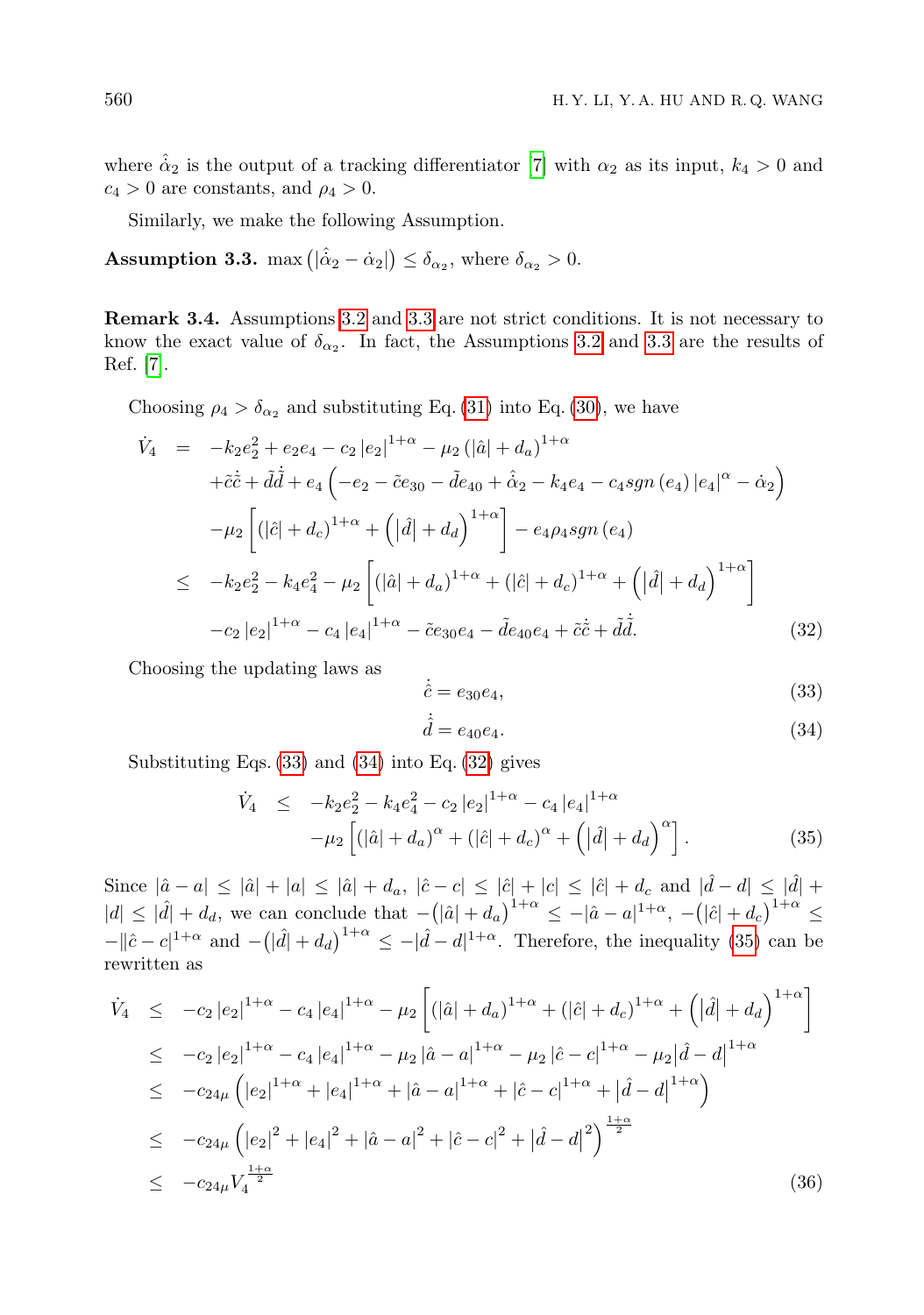where  $c_{24\mu} = \min\{c_2, c_4, \mu_2\}.$ 

According to Lemma [2.4,](#page-2-4)  $e_2 \to 0$ ,  $e_4 \to 0$  as  $t \to T_2$ , where  $T_2 = \frac{V_{40}^{(1-\alpha)/2}}{c_{24\mu}(1-\alpha)/2}$ , and  $V_{40}$ denotes the initial value of  $V_4$ .

<span id="page-7-0"></span>From the discussion above, we have the following result.

**Theorem 3.5.** For the systems  $(1)$  and  $(2)$ , under Assumptions  $2.1 - 3.3$ , if the virtual control laws are chosen as Eqs.  $(15)$  and  $(25)$ , updating laws are chosen as Eqs.  $(27)$ ,  $(33)$ and [\(34\)](#page-6-2), and the control laws are chosen as Eq. [\(19\)](#page-4-1) and [\(31\)](#page-5-5), then  $e_i(i = 1, 2, 3, 4)$  will converge to zero in a finite time T, where  $T = \max\{T_1, T_2\}.$ 

The Theorem [3.5](#page-7-0) does not tell us whether the systems [\(1\)](#page-1-0) and [\(2\)](#page-2-0) are synchronized or not, but it is easy to obtain the following Corollary, which is a straightforward consequence of the Theorem [3.5.](#page-7-0)

**Corollary 3.6.** Under the conditions of Theorem [3.5,](#page-7-0)  $e_{i0}(i = 1, 2, 3, 4)$  will converge to zero in a finite time, namely, systems [\(1\)](#page-1-0) and [\(2\)](#page-2-0) are synchronized in a finite time.

P r o o f. Because of  $e_1 = e_{10}$  and  $e_1 \rightarrow 0$  as  $t \rightarrow T_1$ , it is natural that  $e_{10} \rightarrow 0$  holds as  $t \rightarrow T_1$ .

Since  $e_2 = e_{20}$  and  $e_2 \to 0$  as  $t \to T_2$ , it is natural that  $e_{20} \to 0$  holds as  $t \to T_2$ .

According to Theorem 1, it can be seen from Eq. [\(15\)](#page-4-0) that  $\alpha_1 \to 0$  holds as  $t \to T$ , which implies that  $e_{30} \rightarrow 0$  as  $t \rightarrow T$ .

Because of  $e_i \rightarrow 0$  as  $t \rightarrow T$ ,  $i = 1, 2, 3, 4$ , it can be seen from Eq. [\(25\)](#page-5-1) that  $\alpha_2 \rightarrow 0$ holds as  $t \to T$ , which implies that  $e_{40} \to 0$  as  $t \to T$ .

This completes the proof.  $\Box$ 

<span id="page-7-3"></span>**Remark 3.7.** Since the control signals  $(15)$ ,  $(19)$ ,  $(25)$  and  $(31)$  contain the discontinuous "sgn" functions, as a hard switcher, it may cause undesirable chattering. In order to avoid the chattering, the "sgn" function is replaced by a continuous function "tanh" to remove discontinuity.

<span id="page-7-1"></span>**Remark 3.8.** Replacing the "sgn" function by the "tanh" function in  $(15)$ ,  $(19)$ ,  $(25)$ and [\(31\)](#page-5-5) has no effect on the robustness and stability.

Remark 3.9. In addition, a saturation function proposed by Lu et al. [\[16\]](#page-12-17) can be used to smooth out the "sgn" function in a thin boundary layer of the neighborhood of stability state,which can also improve the performance of the system.

Before proving Remark [3.8,](#page-7-1) an auxiliary lemma is provided.

**Lemma 3.10.** (Pourmahmood et al. [\[20\]](#page-12-18)) For every given scalar a and positive scalar b the following inequality holds

<span id="page-7-2"></span>
$$
a \tanh(ab) = |a \tanh(ab)| = |a| \tanh(ab)|. \tag{37}
$$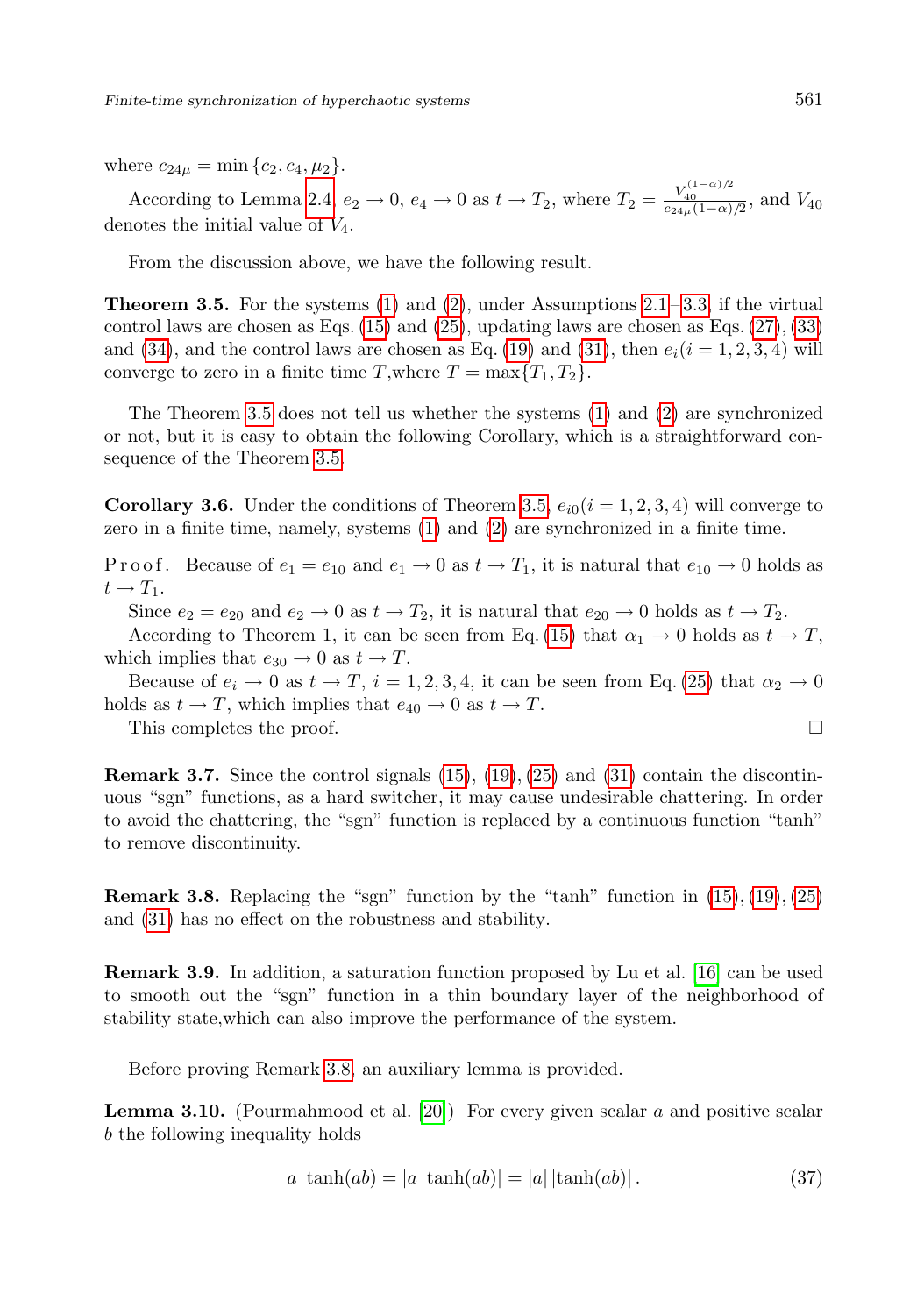Proof of Remark [3.8.](#page-7-1) Consider the Lyapunov function introduced in the Theorem [3.5.](#page-7-0) Replacing the "sgn" function by the "tanh" function in [\(15\)](#page-4-0) and [\(19\)](#page-4-1), from inequality [\(20\)](#page-4-3) one obtains

$$
\dot{V}_3 = -k_1 e_1^2 - e_1 e_3 - c_1 |\tanh(\varepsilon e_1)| |e_1|^{1+\alpha} \n+e_3 \left[ e_1 - k_3 e_3 - c_3 \tanh(\varepsilon e_3) |e_3|^\alpha + \hat{\alpha}_1 - \hat{\alpha}_1 - \rho_3 \tanh(\varepsilon e_3) \right]
$$
\n(38)

From Lemma [3.10,](#page-7-2) one has

<span id="page-8-0"></span>
$$
\dot{V}_3 \leq -k_1 e_1^2 - c_1 |\tanh(\varepsilon e_1)| |e_1|^{1+\alpha} - k_3 e_3^2 - c_3 |\tanh(\varepsilon e_3)| |e_3|^{1+\alpha} \n= -k_1 e_1^2 - c_1' |e_1|^{1+\alpha} - k_3 e_3^2 - c_3' |e_3|^{1+\alpha}
$$
\n(39)

where  $c_1' = c_1 |\tanh(\varepsilon e_1)|$  and  $c_3' = c_3 |\tanh(\varepsilon e_3)|$ . The inequality [\(39\)](#page-8-0) is of the same form as the inequality [\(20\)](#page-4-3), so replacing the "sgn" function by the "tanh" function in [\(15\)](#page-4-0) and [\(19\)](#page-4-1) has no effect on the result.

Similarly, one can prove that replacing the "sgn" function by the "tanh" function in  $(25)$  and  $(31)$  has no effect on the robustness and stability.

### 4. NUMERICAL SIMULATION

In this section, we present numerical results to verify the proposed synchronization approach.

The initial states in drive system [\(1\)](#page-1-0) are  $x(0) = -20$ ,  $y(0) = 0$ ,  $z(0) = 0$  and  $w(0) = 15$ . The initial states in driven system [\(2\)](#page-2-0) are  $x_1(0) = -15$ ,  $y_1(0) = 1$ ,  $z_1(0) = 1$ and  $w_1(0) = 16$ . The initial parameter estimation values of the systems [\(1\)](#page-1-0) and [\(2\)](#page-2-0) are  $\hat{a}(0) = 0.1, \hat{c}(0) = -0.7, \, \hat{d}(0) = 0.1, \, d_a = 0.5, \, d_c = 1.0, \, \text{and} \, d_d = 0.3.$ 

According to Remark [3.7,](#page-7-3) the virtual control laws and control laws  $(15), (19), (25)$  $(15), (19), (25)$  $(15), (19), (25)$  $(15), (19), (25)$  $(15), (19), (25)$ and [\(31\)](#page-5-5) are modified as follows

$$
\alpha_1 = -e_{20} + c_1 \tanh(\varepsilon e_1) |e_1|^\alpha + k_1 e_1, \tag{40}
$$

$$
\alpha_2 = \begin{cases}\n-e_1 - \hat{a}e_2 - c_2 \tanh(\varepsilon e_2) |e_2|^{\alpha} - k_2 e_2 - \mu_2 (|\hat{a}| + d_a)^{1+\alpha} / e_2, & \text{if } e_2 \neq 0, \\
-e_1, & \text{if } e_2 = 0,\n\end{cases}
$$

$$
u_3 = -ze_{10} + e_1 - x_1e_{30} + \hat{\alpha}_1 - k_3e_3 - c_3\tanh(\varepsilon e_3)|e_3|^\alpha - \rho_3\tanh(\varepsilon e_3), \qquad (42)
$$

$$
u_4 = \begin{cases}\n-e_2 - \hat{c}e_{30} - \hat{d}e_{40} + \hat{\alpha}_2 - k_4e_4 - c_4 \tanh(\varepsilon e_4) |e_4|^\alpha - \rho_4 \tanh(\varepsilon e_4) \\
-\mu_2 \left[ (|\hat{c}| + d_c)^{1+\alpha} + (|\hat{d}| + d_d)^{1+\alpha} \right] / e_4, & \text{if } e_4 \neq 0, \text{(43)} \\
-e_2 - \hat{c}e_{30} - \hat{d}e_{40} + \hat{\alpha}_2, & \text{if } e_4 = 0,\n\end{cases}
$$

where  $k_1 = 4.5$ ,  $k_2 = 1.8$ ,  $k_3 = 2.0$ ,  $k_4 = 3.8$ ,  $c_1 = 0.5$ ,  $c_2 = 0.5$   $c_3 = 0.5$ ,  $c_4 = 0.1$ ,  $\mu_2 = 0.01, \rho_3 = 0.1, \rho_4 = 0.1, \text{ and } \varepsilon = 100.$ 

In what follows, we will give numerical simulations to verify the proposed result and compare it with the result of Ref. [\[1\]](#page-11-6). The synchronization errors of the proposed method between two hyperchaotic Rössler systems are illustrated in Figures  $1a-4a$ ,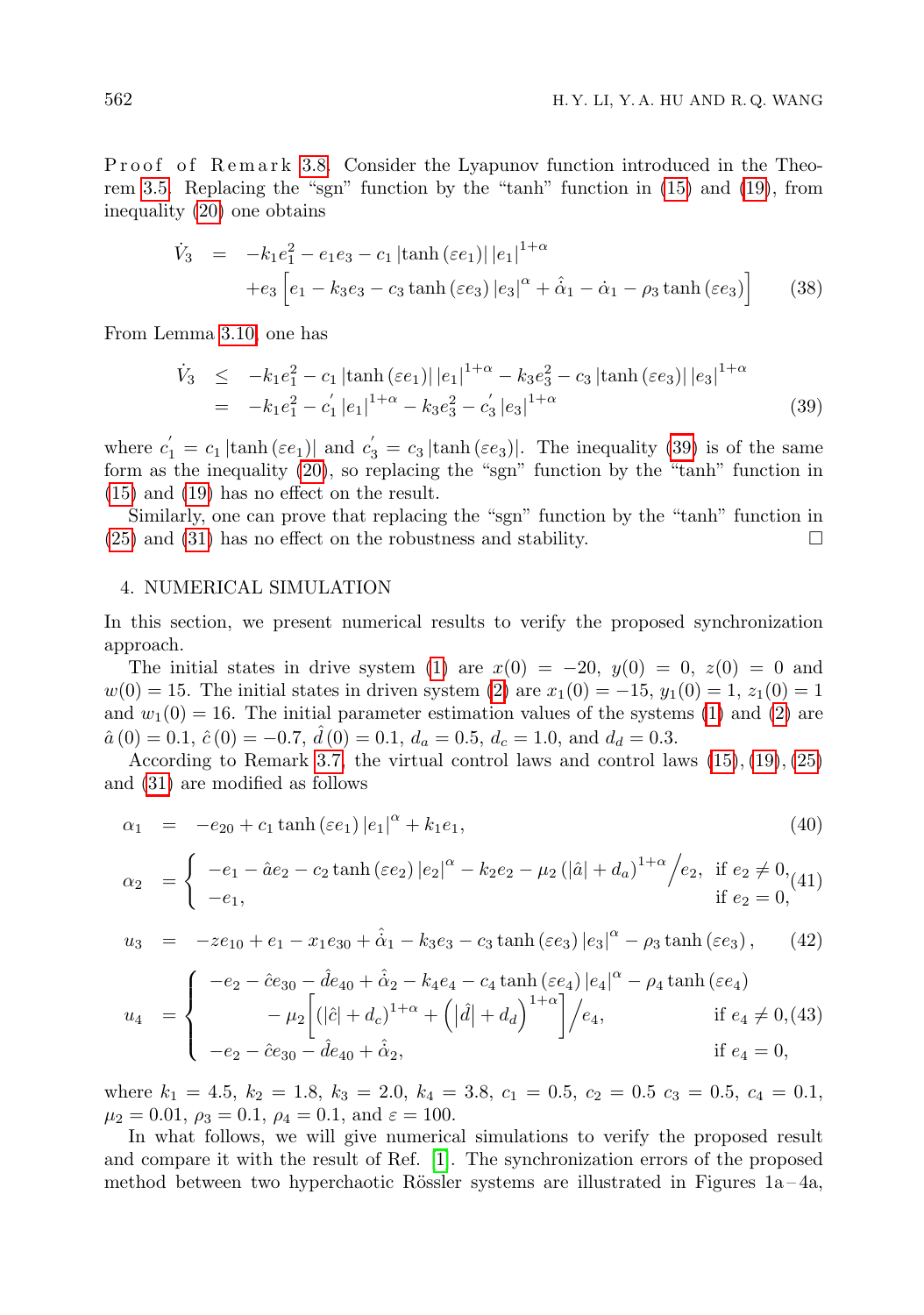where the control inputs are activated at  $t = 0$ s. We can see that the synchronization errors converge to zero in a finite time, which implies that the chaos synchronization between the two hyperchaotic Rössler systems is realized. The time responses of adaptive parameters  $\hat{a}$ ,  $\hat{c}$  and  $\hat{d}$  are depicted in Figure 5a. It is obvious that the parameters almost approach their true values. The synchronization errors of the method in Ref. [\[1\]](#page-11-6) between two hyperchaotic Rössler systems are illustrated in Figures  $1b - 4b$ , where the control inputs are activated at  $t = 0$ s. We can see that the synchronization errors converge to zero in a finite time, which implies that the chaos synchronization between the two hyperchaotic Rössler systems is realized. The time responses of adaptive parameters  $\hat{a}$ ,  $\hat{c}$  and  $\hat{d}$  are depicted in Figure 5b. It is noted that the parameters approach some constants.

From Figures 1 – 5, it can be seen that the proposed method achieves better performance although it only uses two control inputs instead of using 4 control inputs as in Ref. [\[1\]](#page-11-6).



Fig. 1. Synchronization error  $e_{10}$ .



Fig. 2. Synchronization error  $e_{20}$ .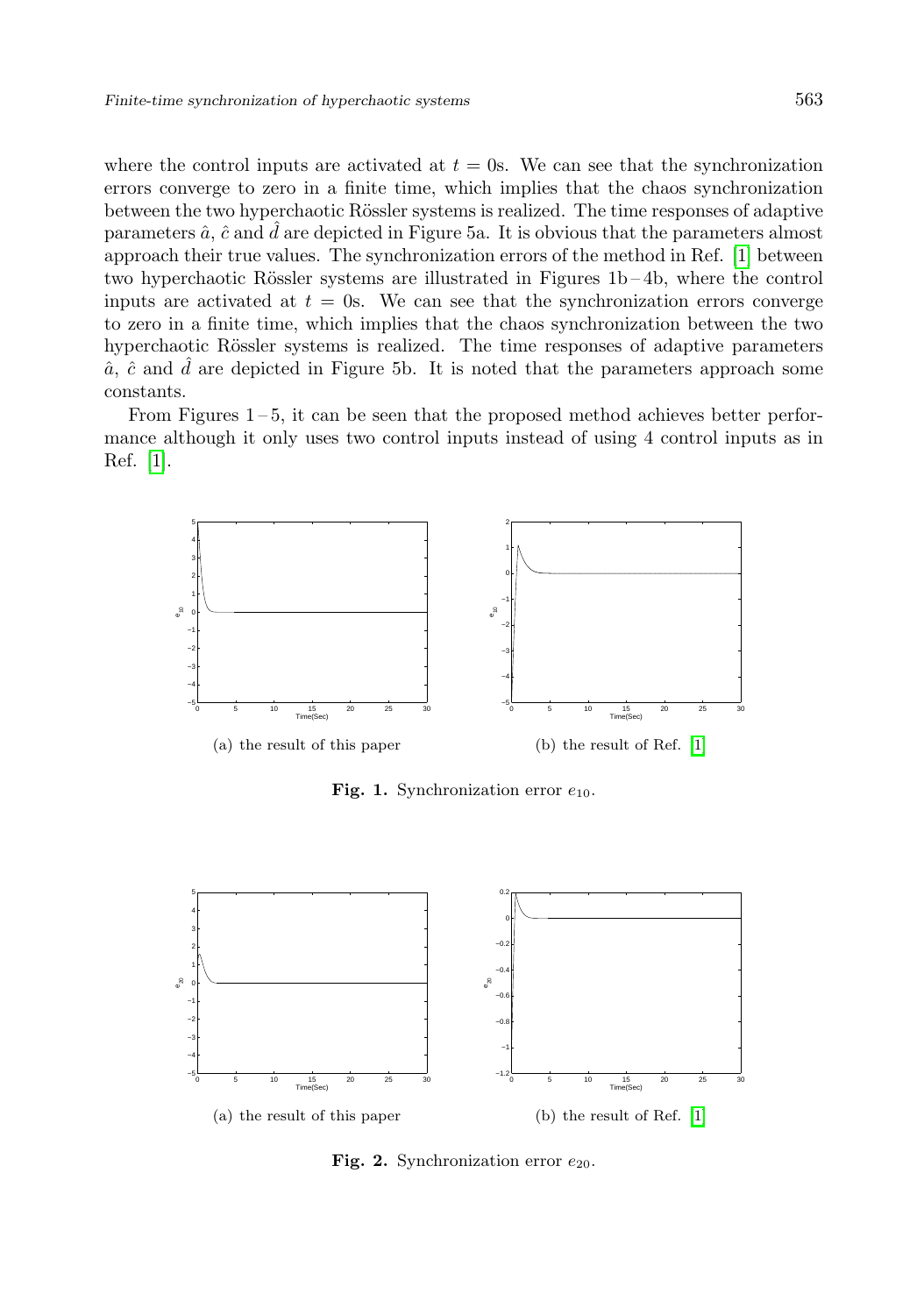

Fig. 3. Synchronization error  $e_{30}$ .



Fig. 4. Synchronization error  $e_{40}$ .

### 5. CONCLUSIONS

In this paper, an adaptive backstepping design method has been proposed to synchronize the hyperchaotic Rössler systems with parameter uncertainties. The proposed method can be applied to a variety of chaotic systems which can be described by the so-called cross-strict feedback systems. It is very important to note that the proposed control technique can realize chaos synchronization by using only 2 control inputs and guarantee that all the error states are driven to zero in a finite time. Numerical simulations are given to show the proposed synchronization approach works well for synchronizing hyperchaotic Rössler systems in a finite time, even when the parameters of both the master and slave systems are unknown. But how to design a controller in absence of upbounds and how to make the parameters converge to their true values in a finite time are not solved in this paper, which would be one part of our future works. In addition, Yu et al. propsed a systematic methodology to generate various grid attractors for the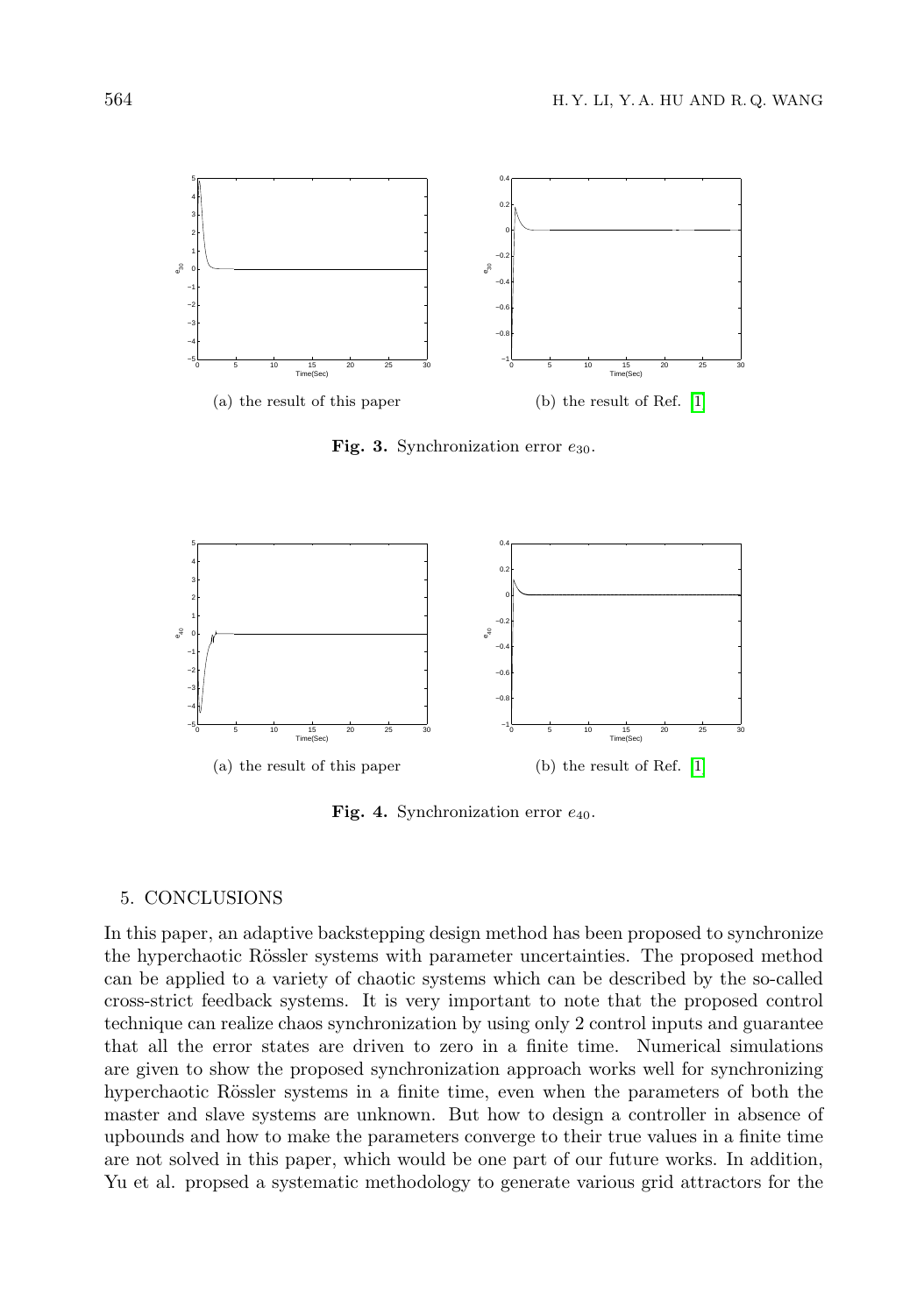

Fig. 5. Time response of the adaptive parameters.

multiwing hyperchaotic system, which has much more complex topological structures [\[35\]](#page-13-12). Extending our method to multiwing hyperchaotic systems will be our future work too.

### ACKNOWLEDGEMENT

This work was partially supported the National Natural Science Foundation of China under Grant No 60674090.

(Received May 11, 2012)

#### **REFERENCES**

- <span id="page-11-6"></span>[1] M. P. Aghababa, S. Khanmohammadi, and G. Alizadeh: Finite-time synchronization of two different chaotic systems with unknown parameters via sliding mode technique. Appl. Math. Modelling 35 (2011), 3080–3091.
- <span id="page-11-2"></span>[2] S. Boccaletti, J. Kurths, G. Osipov, D. L. Valladares, and C. S. Zhou: The synchronization of chaotic systems. Phys. Rep. 366 (2002), 1–101.
- <span id="page-11-3"></span>[3] S. Bowong and F. M. M. Kakmeni: Synchronization of uncertain chaotic systems via backstepping approach. Chaos Solitons Fractals 21 (2004), 999–1011.
- <span id="page-11-4"></span>[4] F. X. Chen, W. Wang, L. Chen, and W. D. Zhang: Adaptive chaos synchronization based on LMI technique. Phys. Scr. 75 (2007), 285–288.
- <span id="page-11-0"></span>[5] G. Chen: Controlling Chaos and Bifurcations in Engineering Systems. CRC Press, Boca Raton 1999.
- <span id="page-11-5"></span>[6] M. Haeri and A. A. Emadzadeh: Synchronizing different chaotic systems using active sliding mode control. Chaos Solitons Fractals 31 (2007), 119–129.
- <span id="page-11-7"></span>[7] J. Q. Han and W. Wang: Nonlinear tracking differentiator. System Sci. Math. 14 (1994), 177–183.
- <span id="page-11-1"></span>[8] A. Harb and N. A. Jabbar: Controlling Hopf bifurcation and chaos in a small power system. Chaos Solitons Fractals 18 (2003), 1055–1063.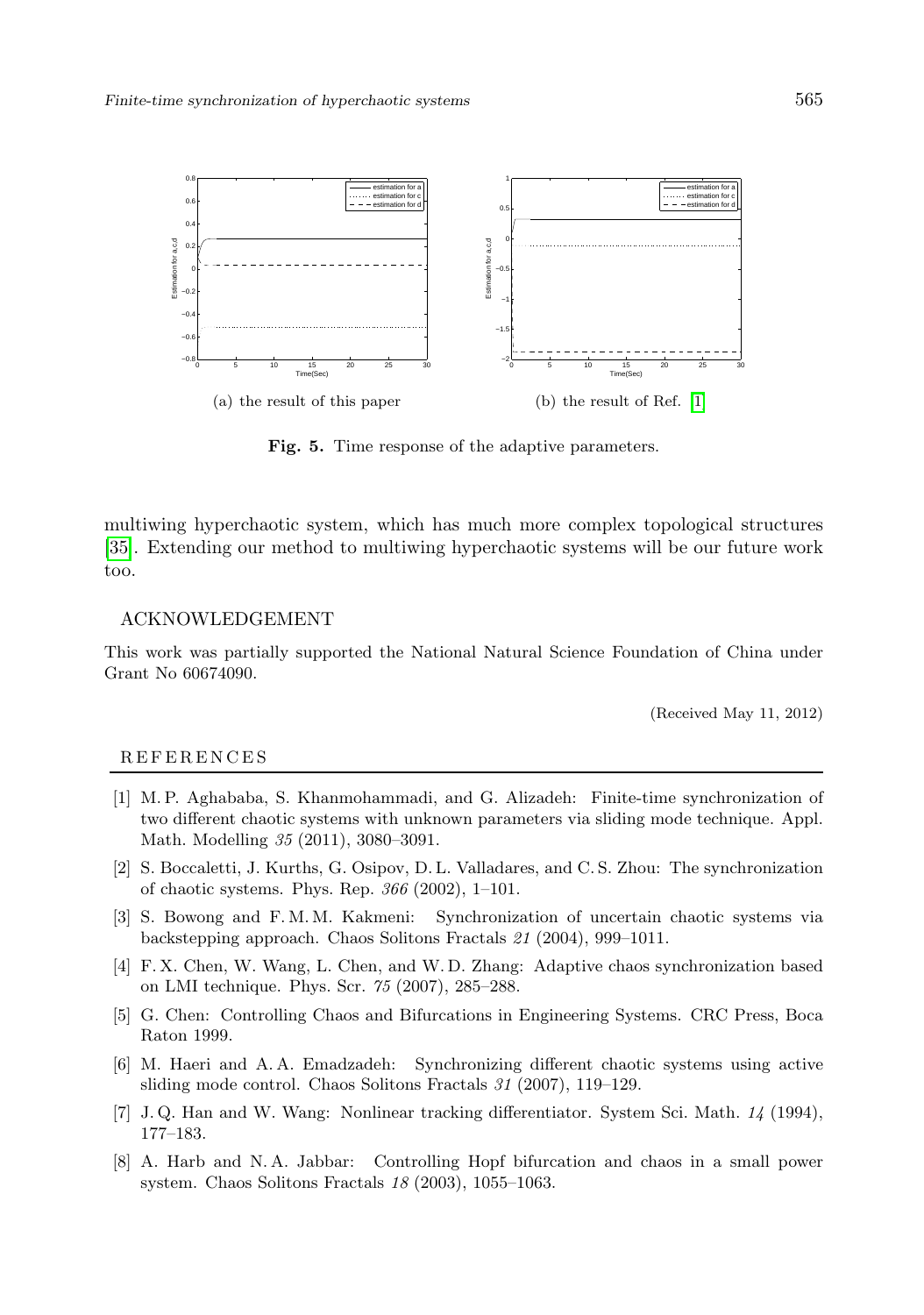- <span id="page-12-6"></span>[9] C. F. Huang, K. H. Cheng, and J. J. Yan: Robust chaos synchronization of four-dimensional energy resource systems subject to unmatched uncertainties. Comm. Nonlinear Sci. Numer. Simul. 14 (2009), 2784–2792.
- <span id="page-12-2"></span>[10] Q. Jia: Adaptive control and synchronization of a new hyperchaotic system with unknown parameters. Phys. Lett. A 362 (2007), 424–429.
- <span id="page-12-5"></span>[11] A. Kittel, J. Parisi, and K. Pyragas: Delayed feedback control of chaos by self-adapted delay time. Phys. Lett. A 198 (1995), 433–436.
- <span id="page-12-11"></span>[12] M. Krstic, I. Kanellakopoulos, and P. Kokotovic: Nonlinear and Adaptive Control Design. Wiley, New York 1995.
- <span id="page-12-13"></span>[13] G. H. Li, S. P. Zhou, and K. Yang: Generalized projective synchronization between two different chaotic systems using active backstepping control. Phys. Lett. A 355 (2006), 326–330.
- <span id="page-12-14"></span>[14] H. Y. Li and Y. A. Hu: Robust sliding-mode backstepping design for synchronization control of cross-strict feedback hyperchaotic systems with unmatched uncertainties. Comm. Nonlinear Sci. Numer. Simul. 16 (2011), 3904–3913.
- <span id="page-12-15"></span>[15] H. Y. Li and Y. A. Hu: Backstepping-Based Synchronization Control of Cross-Strict Feedback Hyper-Chaotic Systems. Chinese Phys. Lett. 28 (2011), 120508.
- <span id="page-12-17"></span>[16] X. Q. Lu, R. Q. Lu, S. H. Chen, and J. H. Lü: Finite-time distributed tracking control for multi-agent systems with a virtual leader. IEEE Trans. Circuits Syst. I 60 (2013), 352–362.
- <span id="page-12-16"></span>[17] J. Ma, A. H. Zhang, Y. F. Xia, and L. P. Zhang: Optimize design of adaptive synchronization controllers and parameter observers in different hyperchaotic systems. Appl. Math. Comput. 215 (2010), 3318–3326.
- <span id="page-12-12"></span>[18] J. H. Park: Synchronization of Genesio chaotic system via backstepping approach. Chaos Solitons Fractals 27 (2006), 1369-1375.
- <span id="page-12-0"></span>[19] L. M. Pecora and T. L. Carroll: Synchronization in chaotic systems. Phys. Rev. Lett. 64 (1990), 821–824.
- <span id="page-12-18"></span>[20] M. Pourmahmood, S. Khanmohammadi, and G. Alizadeh: Synchronization of two different uncertain chaotic systems with unknown parameters using a robust adaptive sliding mode controller. Comm. Nonlinear Sci. Numer. Simul. 16 (2011), 2853–2868.
- <span id="page-12-7"></span>[21] M. Roopaei, B. R. Sahraei, and T. C. Lin: Adaptive sliding mode control in a novel class of chaotic systems. Comm. Nonlinear Sci. Numer. Simul. 15 (2010), 4158–4170.
- <span id="page-12-3"></span>[22] X. H. Tan, J. Y. Zhang, and Y. R. Yang: Synchronizing chaotic systems using backstepping design. Chaos Solitons Fractals 16 (2003), 37-45.
- <span id="page-12-4"></span>[23] C. Wang and S. S. Ge: Synchronization of two uncertain chaotic systems via adaptive backstepping. Internat. J. Bifur. Chaos 11 (2001), 1743-1751.
- <span id="page-12-1"></span>[24] F. Wang and C. Liu: A new criterion for chaos and hyperchaos synchronization using linear feedback control. Phys. Lett. A 360 (2006), 274–278.
- <span id="page-12-8"></span>[25] H. Wang, Z. Z. Han, Q. Y. Xie, and W. Zhang: Finite-time chaos control via nonsingular terminal sliding mode control. Comm. Nonlinear Sci. Numer. Simul. 14 (2009), 2728–2733.
- <span id="page-12-9"></span>[26] H. Wang, Z. Z. Han, Q. Y. Xie, and W. Zhang: Finite-time synchronization of uncertain unified chaotic systems based on CLF. Nonlinear Anal.: Real World Appl. 10 (2009), 2842–2849.
- <span id="page-12-10"></span>[27] H. Wang, Z. Z. Han, Q. Y. Xie, and W. Zhang: Finite-time chaos synchronization of unified chaotic system with uncertain parameters. Comm. Nonlinear Sci. Numer. Simul. 14 (2009), 2239–2247.